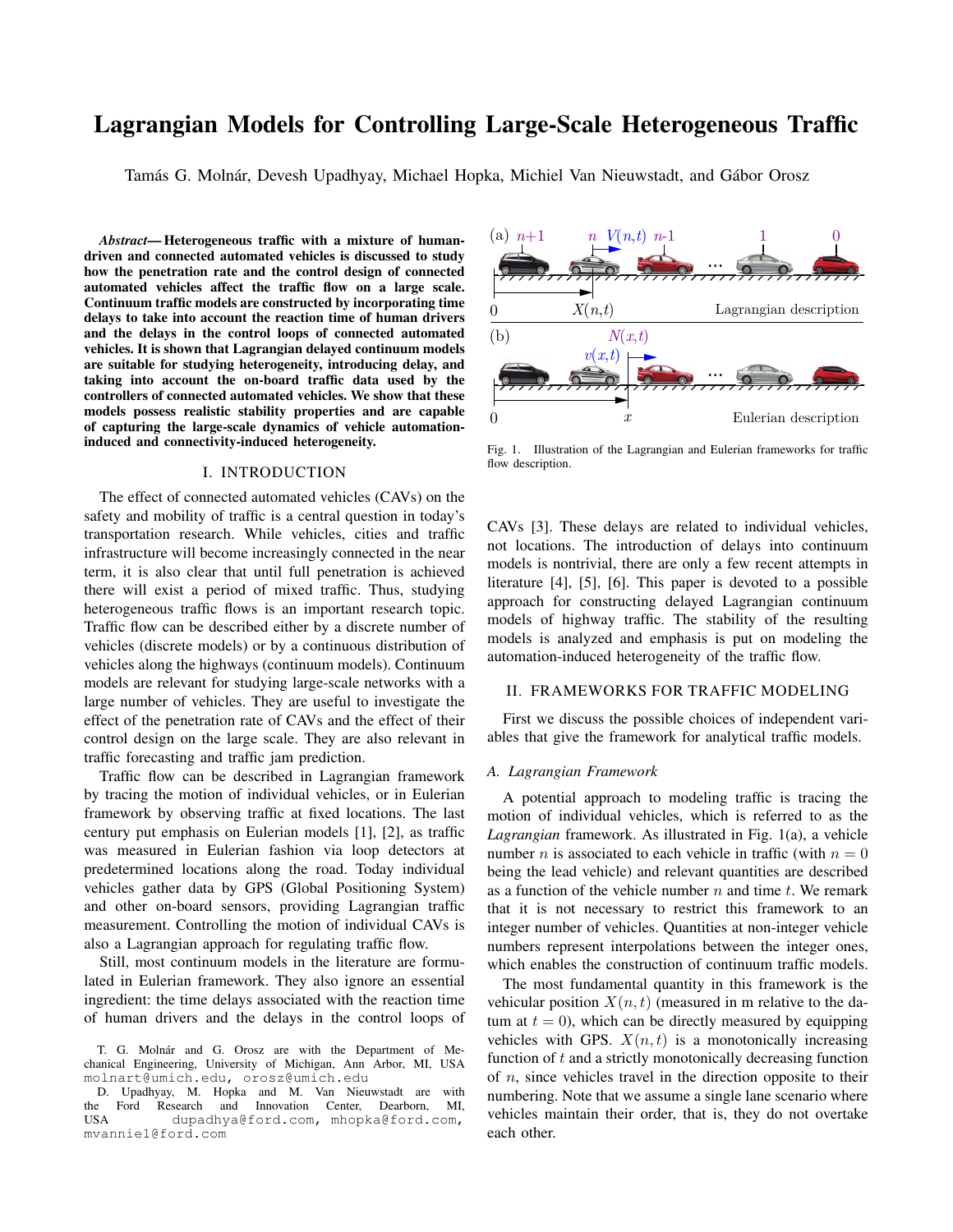## *B. Eulerian Framework*

Another approach for traffic description is the *Eulerian* framework illustrated in Fig. 1(b). A certain cross section of the road at position  $x$  is selected for observation. Traffic measures are described as a function of the position  $x$  and time  $t$ . When no vehicle is located at  $x$ , the corresponding quantities can be regarded as interpolations between the values related to the two neighboring vehicles.

One essential quantity of this framework is the so-called cumulative flow  $N(x, t)$  (measured in vehicles). It indicates the number of vehicles (more accurately, the vehicle number) that reach position x by time t [7], [8].  $N(x, t)$  is a monotonically increasing function of  $t$  and a strictly monotonically decreasing function of  $x$ , since less vehicles reach positions farther along the road by time  $t$ .

#### *C. Transition between the Frameworks*

In Lagrangian framework, we use Roman letters to denote traffic measures such as velocity  $v(n, t)$  (m/s), traffic density  $r(n, t)$  (vehicles/m) and traffic flux  $Q(n, t) = r(n, t)v(n, t)$ (vehicles/s). In Eulerian framework, we use Greek letters: velocity  $\nu(x, t)$  (m/s), density  $\rho(x, t)$  (vehicles/m) and flux  $\varphi(x, t) = \rho(x, t)\nu(x, t)$  (vehicles/s). From practical point of view, traffic density describes the number of vehicles on a certain highway segment. Here, density is defined locally for each vehicle number or position along the road as explained in Sec. III. Traffic flux indicates the number of vehicles that pass a certain cross section of the highway over a unit time.

The Roman and Greek notations indicate the same physical quantity but as a function of different independent variables. The quantities in one framework can be transformed to the other. Transition from Eulerian to Lagrangian framework is done by considering the cross section  $x$  where vehicle  $n$ is located by the substitution  $x = X(n, t)$ . Thus,

$$
r(n,t) = \rho(X(n,t),t),\n v(n,t) = \nu(X(n,t),t).
$$
\n(1)

Similarly transition from Lagrangian to Eulerian framework is achieved by considering the number  $n$  of the vehicle that is located at position x by the substitution  $n = N(x, t)$ :

$$
\rho(x,t) = r(N(x,t),t), \nu(x,t) = v(N(x,t),t).
$$
\n(2)

#### III. CHOICE OF DEPENDENT VARIABLES

Below we give the definition of traffic density in the local sense and we discuss other possible measures of traffic flow.

#### *A. Local Definition of Traffic Density*

The practical (non-local) definition of traffic density is the number of vehicles distributed on a road segment of unit length. In the Lagrangian description, one may consider the road segment between the positions  $X(m, t)$  and  $X(n, t)$  of vehicles  $m$  and  $n$ , whence the density becomes the ratio

$$
r(m,t) \approx -\frac{m-n}{X(m,t) - X(n,t)}.
$$
 (3)

Here the negative sign is necessary to force positivity for the density  $r$  given the convention that the higher vehicle number is upstream in the traffic flow. For two consecutive vehicles (say  $n - 1$  and n), the density is equivalent to the inverse of the distance between them. The local definition of density is obtained by taking the limit  $m \to n$ . This leads to

$$
r(n,t) = -\frac{1}{\partial_n X(n,t)}.
$$
 (4)

In the Eulerian framework, the density definition considers the road segment between the positions  $y$  and  $x$  associated with vehicle numbers  $N(y, t)$  and  $N(x, t)$ , respectively. Density is therefore the ratio

$$
\rho(y,t) \approx -\frac{N(y,t) - N(x,t)}{y-x}
$$
\n(5)

with the negative sign as before to enforce positivity. Taking the limit  $y \to x$  gives the local definition

$$
\rho(x,t) = -\partial_x N(x,t) \,. \tag{6}
$$

#### *B. Choice of a Single or Multiple Dependent Variables*

In order to describe the traffic flow, appropriate dependent variables must be selected. In each framework, it is possible to choose a single dependent variable or a combination of multiple variables. In the Lagrangian framework, one may use either the position  $X(n, t)$  or the velocity  $v(n, t)$  and density  $r(n, t)$ , which are related by

$$
\partial_n X(n,t) = -\frac{1}{r(n,t)},
$$
  
\n
$$
\partial_t X(n,t) = v(n,t).
$$
\n(7)

Instead of the pair  $(v, r)$ , one may also use their product, the flux q, and choose the pair  $(v, q)$  or  $(r, q)$ .

In the Eulerian framework, one may choose the cumulative flow  $N(x, t)$  as a single dependent variable or the pair of density  $\rho(x, t)$  and flux  $\varphi(x, t)$ , which are related by

$$
\partial_x N(x,t) = -\rho(x,t), \n\partial_t N(x,t) = \varphi(x,t).
$$
\n(8)

Instead of the pair  $(\rho, \varphi)$ , equivalent choices could be the pairs  $(\nu, \rho)$  or  $(\nu, \varphi)$  with velocity  $\nu$ .

#### IV. DELAYED CONTINUUM MODELS

Hereinafter we derive continuum traffic models from models with a discrete number of vehicles. We put emphasis on including time delays in the models to characterize human reaction time and delays in the control loops of CAVs [3].

## *A. Benchmark Discrete Model*

Discrete models are intrinsically formulated in Lagrangian framework, since they are discrete in variable  $n$ . One of the simplest discrete models is the one by Newell and Igarashi et al. [9], [10], [11]. Accordingly, vehicle  $n$  controls its velocity based on the distance from its predecessor vehicle  $n - 1$ :

$$
\partial_t X(n,t) = V(X(n-1,t-\tau) - X(n,t-\tau)).
$$
 (9)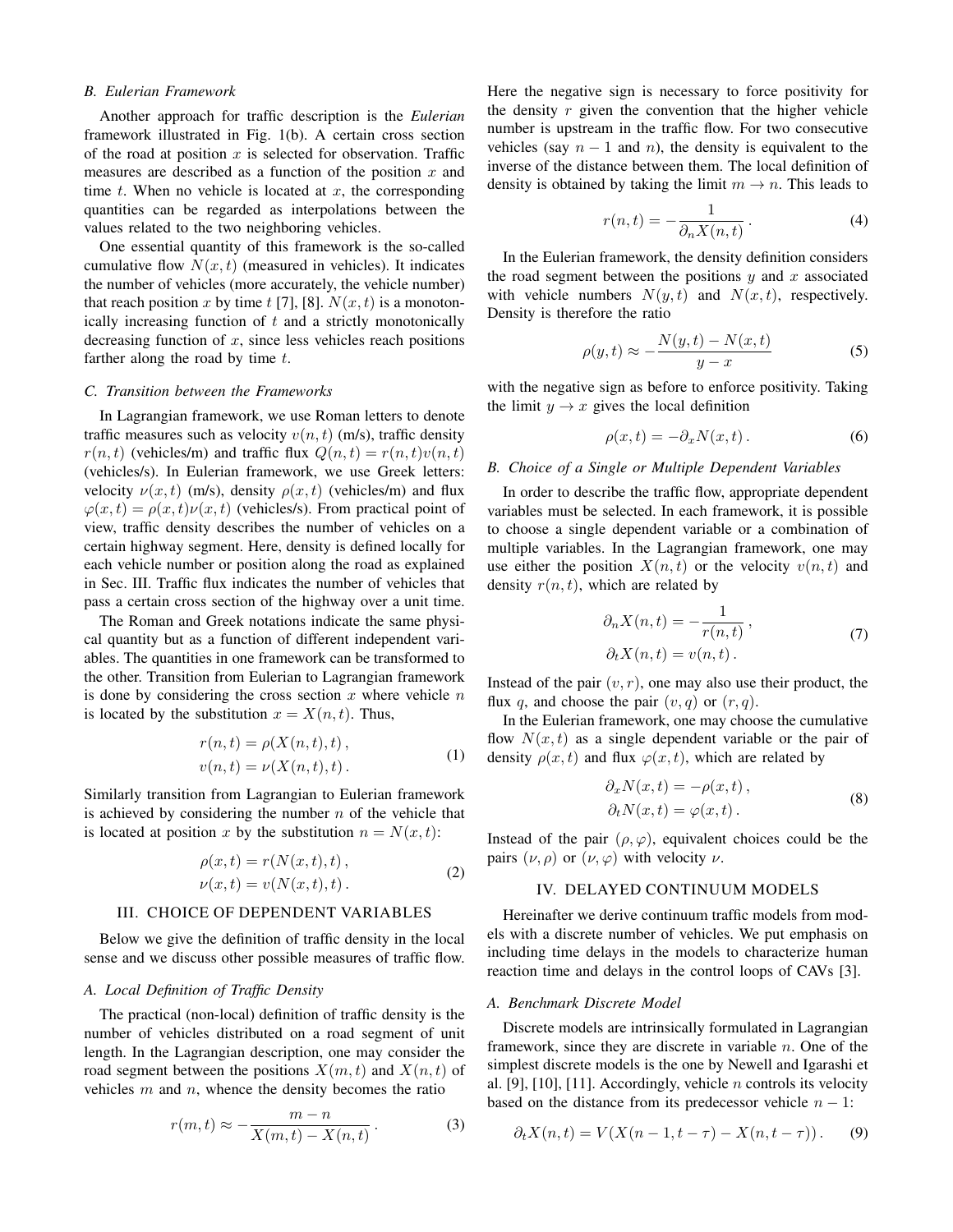Function V defines the distance-velocity relationship (also referred to as the range policy in the rest of the paper). It is monotonically increasing: the farther the vehicles move away from each other, the faster they shall travel. The model includes the time delay  $\tau$ : a given vehicle (with fixed vehicle number *n*) reacts to the past state of traffic at time  $t - \tau$ instead of the instantaneous state at time  $t$  in order to account for the reaction time of its driver or the delay in its control loop. First we assume identical range policy V and delay  $\tau$ for each vehicle (each  $n$ ), then we address the heterogeneity of traffic (the n-dependency) at the end of this paper.

Model (9) is a first order differential equation in time  $t$  that contains a time delay  $\tau$ . The model also involves a unit delay in variable  $n$ , which arises from the discrete nature of the model. If the unit delay is approximated, one may obtain a continuum counterpart of the discrete model. Below we give two different approaches for constructing continuum models from the discrete model (9). These approaches can be applied for other (possibly higher order) discrete models as well.

### *B. Delayed Lighthill-Whitham-Richards (LWR) Model*

First, let us consider the approximation

$$
X(n-1,t) - X(n,t) \approx -\partial_n X(n,t).
$$
 (10)

Substitution into (9) leads to the continuum model

$$
\partial_t X(n,t) = V\left(-\partial_n X(n,t-\tau)\right). \tag{11}
$$

Note that keeping higher order terms on the right-hand side of (10) is also possible, but it leads to more complex models; see [12] for a third order case with  $\tau = 0$  in Eulerian description. In (11) we consider a first order model supplemented with the identity

$$
-\partial_{tn}X(n,t) + \partial_{nt}X(n,t) = 0.
$$
 (12)

Later we use this identity to show that  $(11)-(12)$  is in fact equivalent to the well-known Lighthill-Whitham-Richards (LWR) model [1], [2], but in the Lagrangian framework with an additional time delay  $\tau$ . This Lagrangian form can be found in [13] for  $\tau = 0$ .

First, let us write  $(11)-(12)$  in terms of the Lagrangian density  $r(n, t)$  and the Lagrangian velocity  $v(n, t)$  using (7):

$$
\partial_t \frac{1}{r(n,t)} + \partial_n v(n,t) = 0,
$$
  
\n
$$
v(n,t) = V(1/r(n,t-\tau)) = V(r(n,t-\tau)).
$$
\n(13)

This equation can also be found in [13], [14] for the case  $\tau = 0$  and in [5] for  $\tau > 0$ . The first row of (13) can be interpreted as a conservation law for the number of vehicles participating in traffic. The second row defines the speeddensity relationship via the monotonically decreasing function  $V(r) = V(1/r)$ : the denser the traffic gets, the slower the vehicles travel. Equations (9), (11) and (13) show the main difference between discrete and continuum approaches: discrete models use inter-vehicular distance (*difference* of positions), while continuum models operate with density (related to the *derivative* of positions with respect to n).

Now let us represent the model in Eulerian framework. Let us substitute (1) into (13), carry out differentiations according to the chain rule and finally substitute  $x = X(n, t)$ . This leads to the classical form of the LWR model in Eulerian framework using the density  $\rho(x, t)$  and the flux  $\varphi(x, t)$ :

$$
\partial_t \rho(x, t) + \partial_x \varphi(x, t) = 0,
$$
  
 
$$
\varphi(x, t) = \rho(x, t) \mathcal{V}(\rho(x - \xi, t - \tau)).
$$
 (14)

The first equation describes the conservation of vehicles on the road. The second equation is the model of traffic dynamics itself: it describes the relationship between flux and density. Due to the delay, the flux depends on a past value of the density at time  $t - \tau$  instead of the instantaneous value at time t. Time  $t - \tau$  corresponds to location  $x - \xi$  on the highway (not simply x), where  $\xi$  is the displacement of vehicle *n* over  $[t-\tau, t]$ . Note that  $\xi$  is a spatial delay in (14) and it is given below.

Before specifying  $\xi$ , we formulate the model in Eulerian framework in terms of the cumulative flow  $N(x, t)$  for the sake of completeness. By substituting (8) into (14) we obtain

$$
- \partial_{tx} N(x,t) + \partial_{xt} N(x,t) = 0,
$$
  
\n
$$
\partial_t N(x,t) = -\partial_x N(x,t) \mathcal{V}(-\partial_x N(x-\xi,t-\tau)).
$$
\n(15)

This formulation can also be found in [7], [13] for the case  $\tau = 0$ . Notice that similarly to (12) the first row of (15) is an identity. This implies that the definitions (4) and (6) of the densities  $r(n, t)$  and  $\rho(x, t)$  ensure the automatic fulfillment of the conservation law of vehicles.

Finally, let us specify the spatial delay  $\xi$ . The derivation of the Eulerian model (14) from the Lagrangian one (13) results in the following value for  $\xi$ :

$$
\xi = X(n, t) - X(n, t - \tau), \tag{16}
$$

which is equivalent to

$$
\xi = \int_{t-\tau}^{t} v(n,\tilde{t}) \mathrm{d}\tilde{t} \,. \tag{17}
$$

That is, the spatial delay  $\xi$  can be obtained from the solutions of the Lagrangian models (11) and (13). In Eulerian framework, however, either  $N(x, t)$  or  $\rho(x, t)$  and  $\varphi(x, t)$  should be used to obtain  $\xi$ . Since time t and position x correspond to the same vehicle number as  $t - \tau$  and  $x - \xi$ , we write

$$
N(x,t) = N(x - \xi, t - \tau). \tag{18}
$$

Via (8), it can be shown that (18) is equivalent to

$$
\int_{t-\tau}^{t} \varphi(x,\tilde{t})d\tilde{t} = \int_{x-\xi}^{x} \rho(\tilde{x}, t-\tau)d\tilde{x}.
$$
 (19)

These equations implicitly define the spatial delay  $\xi$  as a function of  $\tau$  and the states  $N(x, t)$  or  $\rho(x, t)$  and  $\varphi(x, t)$ .

Note that both Eulerian models, (15) with (18) and (14) with (19), formulate a partial delay differential equation (PDDE) with constant time delay and state-dependent spatial delay. This spatial delay was neglected in the PDDE models of [4], [5]. Since state-dependent delays make the analysis of differential equations significantly more difficult [15], it is more useful to use Lagrangian framework for introducing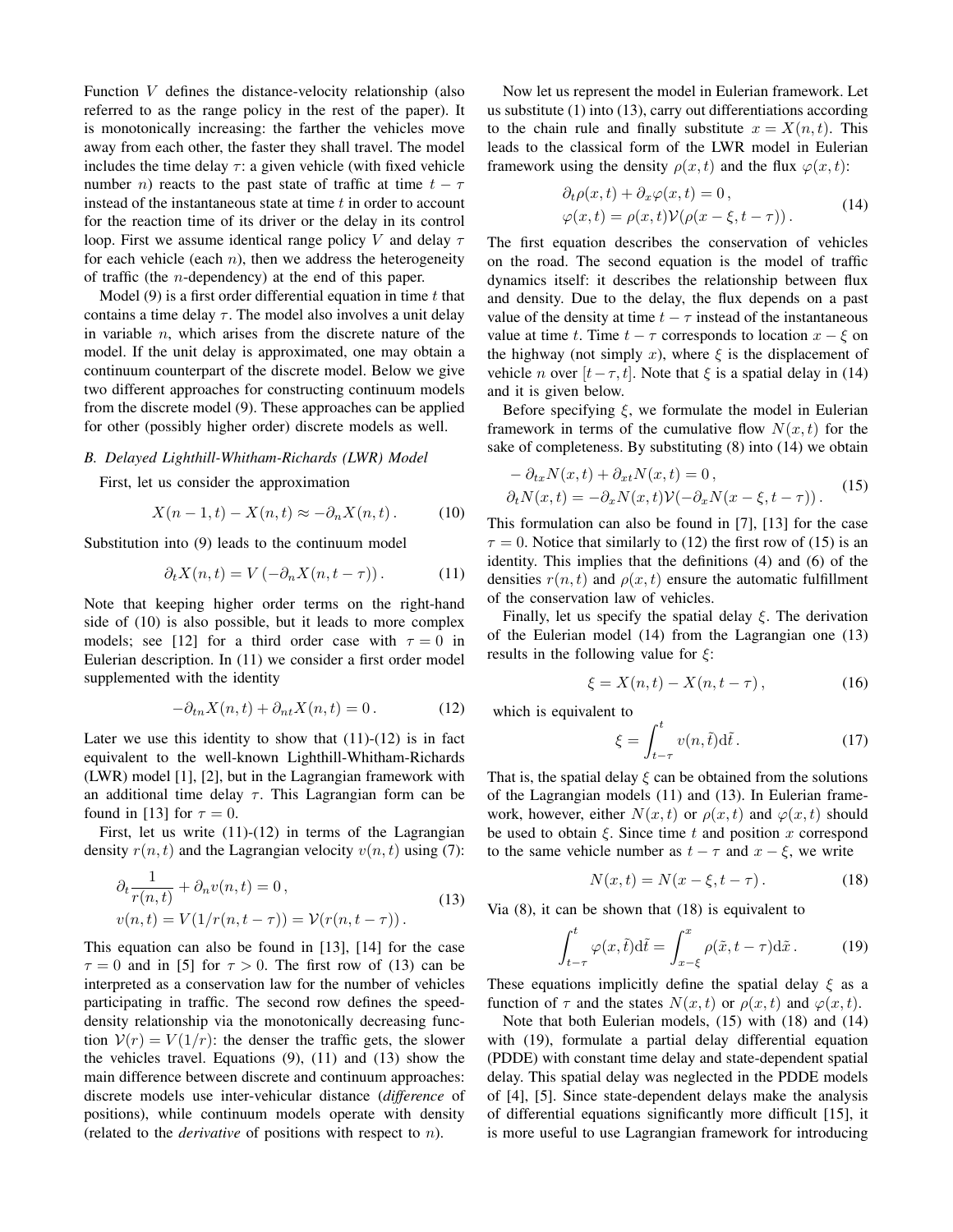delays. This highlights that in fact the classical Eulerian formulation (14) of the LWR model is the least suitable form for including time delays. In Eulerian framework one needs to consider that past events at time  $t - \tau$  took place at location  $x - \xi$  (not simply x) due to the propagation of traffic. In Lagrangian framework, however, delays can simply be added to the model, since vehicle  $n$  reacts to the delayed traffic state associated with the same vehicle number  $n$ .

#### *C. A Higher Order Delayed Continuum Model*

A more sophisticated continuum approximation of the discrete model (9) can be given as follows. In the literature of delayed dynamical systems, time delays are often approximated by first order lags. Using this idea, let us approximate the unit *n*-delay in  $(9)$  with a unit lag. We rewrite  $(9)$  as

$$
\partial_t X(n+1, t) = V(X(n, t - \tau) - X(n+1, t - \tau)) \tag{20}
$$

and then we use the Taylor series expansion

$$
X(n + 1, t) = X(n, t) + \partial_n X(n, t) + \frac{1}{2} \partial_{nn} X(n, t) + \dots,
$$
\n(21)

which can be truncated after first order. This leads to the following Lagrangian continuum model with unit lag in  $n$ :

$$
\partial_t X(n,t) = V(-\partial_n X(n,t-\tau)) - \partial_{tn} X(n,t).
$$
 (22)

Note that the difference of positions (the distance) in the discrete model (9) is again replaced by the position derivative (related to the density) in the continuum model (22). In contrast to the delayed LWR model (11), model (22) involves a second order term  $(\partial_{tn} X)$  as well. This term was produced by the first order lag approximation, which increases the order of the model while removing the delay in  $n$ . We will show in Sec. V that this higher order term provides more realistic stability properties for the continuum model.

Similarly to the delayed LWR model (11), it is possible to construct equivalent forms for the continuum model (22). The Lagrangian form with density and velocity reads

$$
\partial_t \frac{1}{r(n,t)} + \partial_n v(n,t) = 0,
$$
  

$$
v(n,t) = \mathcal{V}(r(n,t-\tau)) + \partial_t \frac{1}{r(n,t)}.
$$
 (23)

The Eulerian form with density and flux becomes

$$
\partial_t \rho(x,t) + \partial_x \varphi(x,t) = 0,
$$
  

$$
\varphi(x,t) = \rho(x,t) \mathcal{V}(\rho(x-\xi, t-\tau)) + \partial_x \frac{\varphi(x,t)}{\rho(x,t)},
$$
 (24)

and with the cumulative flow it reads

$$
\partial_t N(x,t) = -\partial_x N(x,t) \mathcal{V}(-\partial_x N(x-\xi, t-\tau)) - \partial_x \frac{\partial_t N(x,t)}{\partial_x N(x,t)}.
$$
 (25)

where  $\xi$  is given by (19) and (18), respectively.

Notice that an additional term arises in (22)-(25) compared to the delayed LWR model (11)-(15). In the literature, there are various attempts to specify reasonable additional terms to the LWR model to get more realistic behavior for its solutions [16], [17], [18], [19]. Here this term was derived from the first order lag approximation of a discrete model.

# V. STABILITY ANALYSIS

In this section, we analyze the string stability properties of models (9), (11) and (22). String stability means the attenuation of velocity fluctuations along a chain of vehicles, which is directly related to the mitigation of traffic jams on the highway. That is, string stability is the stability of solutions with respect to  $n$ . In order to analyze string stability, we linearize the models and write the equations at the velocity level. Linearization is performed around the uniform flow  $v(n, t) \equiv v^*$  of constant speed  $v^*$ , where the corresponding uniform distance  $d^*$  is given by  $V(d^*) = v^*$ for the discrete model (9), while the uniform density  $r^*$  of the continuum models (11) and (22) satisfies  $V(1/r^*) = v^*$ .

Linearization of the discrete model (9) and differentiation with respect to time yields

$$
\partial_t \tilde{v}(n,t) = \kappa \left( \tilde{v}(n-1,t-\tau) - \tilde{v}(n,t-\tau) \right), \qquad (26)
$$

where  $\tilde{v}(n, t) = v(n, t) - v^*$  denotes the velocity fluctuations around the uniform flow and  $\kappa = V'(d^*) > 0$  is the derivative of the range policy. Similarly, the linearized counterpart of the continuum models (11) and (22) read

$$
\partial_t \tilde{v}(n,t) = -\kappa \partial_n \tilde{v}(n,t-\tau) \,, \tag{27}
$$

and

$$
\partial_t \tilde{v}(n,t) = -\kappa \partial_n \tilde{v}(n,t-\tau) - \partial_{tn} \tilde{v}(n,t) ,\qquad (28)
$$

respectively, where  $\kappa = V'(1/r^*) > 0$ .

#### *A. String Stability Condition*

We analyze string stability by assuming harmonic velocity fluctuations. Note that general velocity fluctuations can also be decomposed into harmonics. Considering fluctuations of angular frequency  $\omega > 0$ , we assume  $\tilde{v}(n, t)$  in the form

$$
\tilde{v}(n,t) = v_{\rm amp} e^{i\omega t} e^{\lambda(\omega)n},\qquad(29)
$$

where  $\lambda(\omega)$  determines how the velocity fluctuations propagate along a string of vehicles. The real part of  $\lambda(\omega)$ determines whether the fluctuations amplify or decay, and it has to be negative for all  $\omega > 0$  to guarantee string stability. The imaginary part of  $\lambda(\omega)$  is the wave number, which defines the angular frequency of fluctuations in terms of the vehicle number  $n$ . Note that when physically evaluating the results of continuum models, solutions are considered at integer vehicle numbers only. This implies a sampling with period 1 in terms of the variable  $n$ . According to the Nyquist-Shannon sampling theorem, phenomena of period smaller than 2 cannot be captured by sampling with period 1. Therefore, angular frequencies (wave numbers) above  $\pi$ can be disregarded during string stability analysis, and we formulate the condition for string stability as

$$
\Re(\lambda(\omega)) < 0 \quad \text{or} \quad |\Im(\lambda(\omega))| > \pi, \quad \forall \omega > 0. \tag{30}
$$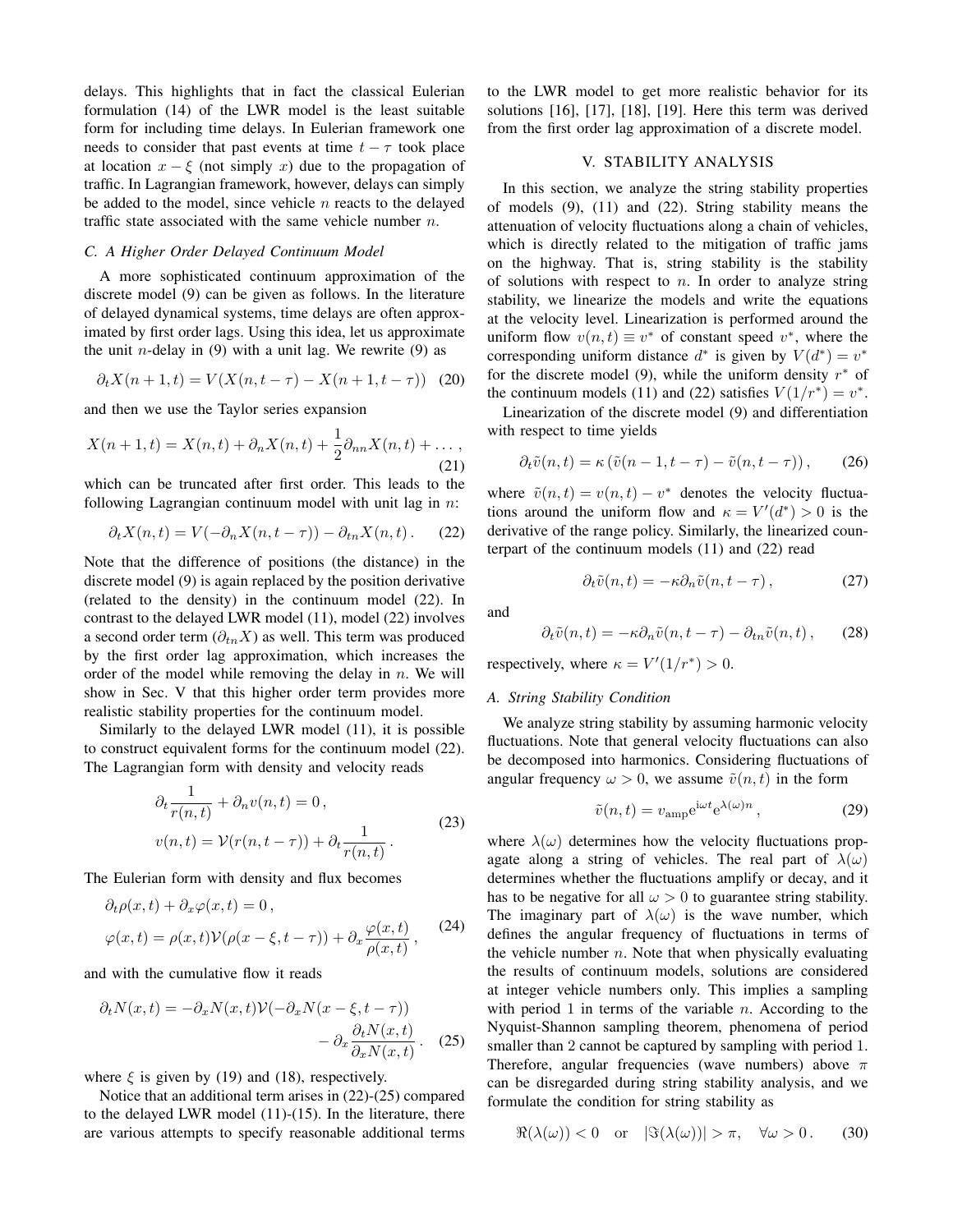### *B. String Stability of the Discrete Model*

Substitution of the trial solution (29) into (26) gives the characteristic equation of the discrete model (9) in the form

$$
i\omega = \kappa \left( e^{-\lambda(\omega)} - 1 \right) e^{-i\omega \tau}, \qquad (31)
$$

which can be rearranged to

$$
e^{\lambda(\omega)} = \frac{\kappa}{i\omega e^{i\omega\tau} + \kappa} = T(i\omega).
$$
 (32)

Note that  $T(i\omega) = e^{\lambda(\omega)}$  is the transfer function between the velocity fluctuations of vehicle  $n-1$  and  $n$  [20]. Accordingly, the string stability condition (30) can also be written as

$$
|T(i\omega)| = |e^{\lambda(\omega)}| < 1, \ \forall \omega > 0.
$$
 (33)

Given (32), this condition is equivalent to

$$
2\kappa\tau \frac{\sin(\omega\tau)}{\omega\tau} - 1 < 0, \ \forall \omega > 0. \tag{34}
$$

For  $\tau = 0$ , the system is string stable for any  $\kappa$ . For  $\tau > 0$ , the critical case  $\omega \rightarrow 0^+$  gives the largest left-hand side in (34), which implies the following string stability condition for the discrete model (9):

$$
\tau < 1/(2\kappa). \tag{35}
$$

## *C. String Stability of the Delayed LWR Model*

Substitution of (29) into (27) gives the characteristic equation of the delayed LWR model (11) in the form

$$
i\omega = -\kappa \lambda(\omega) e^{-i\omega \tau}.
$$
 (36)

Note that this can also be obtained from the characteristic equation (31) of the discrete model by the approximation  $e^{-\lambda(\omega)} \approx 1 - \lambda(\omega)$ , which corresponds to (10). Equation (36) can be rearranged to

$$
\lambda(\omega) = -\frac{\mathrm{i}\omega \mathrm{e}^{\mathrm{i}\omega \tau}}{\kappa} = 1 - \frac{1}{T(\mathrm{i}\omega)}.
$$
 (37)

Equations (30) and (37) imply the string stability condition

$$
\sin(\omega \tau) < 0 \quad \text{or} \quad \frac{\omega |\cos(\omega \tau)|}{\kappa} > \pi, \quad \forall \omega > 0. \tag{38}
$$

The case  $\tau = 0$ , which corresponds to the classical, delayfree LWR model, is marginally string stable, since the lefthand side of the first inequality gives 0. The marginal stability is an essential property of the LWR model due to the hyperbolic nature of the governing PDE. For  $\tau > 0$ , however, (38) is not fulfilled in the critical case  $\omega \rightarrow 0^+$ . Thus the delayed LWR model (11) is always string unstable, regardless the value of  $\kappa$ .

#### *D. String Stability of the Higher Order Model*

Substitution of (29) into (28) yields the characteristic equation of the higher order delayed continuum model (22):

$$
i\omega = -\kappa\lambda(\omega)e^{-i\omega\tau} - i\omega\lambda(\omega).
$$
 (39)

The solution for  $\lambda(\omega)$  reads

$$
\lambda(\omega) = -\frac{i\omega e^{i\omega \tau}}{i\omega e^{i\omega \tau} + \kappa} = T(i\omega) - 1, \qquad (40)
$$

which can also be obtained from (31) by the approximation  $e^{\lambda(\omega)} \approx 1 + \lambda(\omega)$  according to (21). The string stability condition (30) implies

$$
\kappa \tau \frac{\sin(\omega \tau)}{\omega \tau} - 1 < 0 \quad \text{or}
$$
\n
$$
\frac{\kappa \omega |\cos(\omega \tau)|}{(\kappa - \omega \sin(\omega \tau))^2 + (\omega \cos(\omega \tau))^2} > \pi, \quad \forall \omega > 0.
$$
\n
$$
(41)
$$

For  $\tau = 0$ , the system is string stable for any  $\kappa$ , similarly to the discrete model (9). For  $\tau > 0$ , the critical case  $\omega \to 0^+$ is the most restrictive in terms of the first inequality. This leads to the string stability condition

$$
\tau < 1/\kappa. \tag{42}
$$

Note that stability condition (42) of the continuum model (22) differs only by a factor of 2 from stability condition (35) of the corresponding discrete model (9). Recall that (22) was derived by the first order lag approximation of the unit *n*-delay in (9) using first order expansion in  $(21)$ . Higher order terms in (21) could be taken into account similarly. For example, second order expansion gives

$$
\partial_t X(n,t) = V\left(-\partial_n X(n,t-\tau) - \frac{1}{2}\partial_{nn} X(n,t-\tau)\right) - \partial_{tn} X(n,t) - \frac{1}{2}\partial_{tnn} X(n,t).
$$
 (43)

In fact, it can be shown that (43) has exactly the same stability condition (35) as the discrete model (9).

## VI. CONCLUDING REMARKS

Today's traffic measurement and control of connected automated vehicles (CAVs) strongly relies on Lagrangian data collected by individuals in traffic, which creates a need for Lagrangian traffic models. We have shown that Lagrangian description is suitable for modeling human driver reaction time and feedback delays in CAVs, while complicated state dependent spatial delays arise in Eulerian models. The Lagrangian framework facilitates the construction of delayed continuum models from discrete models, although special care must be taken to obtain realistic stability properties. Stability analysis revealed that simply adding a delay to the LWR model exhibits string unstable behavior, while introducing higher order terms via approximation of discrete models gives realistic stability conditions. It is even possible to construct delayed continuum models with equivalent stability conditions to those of discrete models.

The result of such delayed continuum models is illustrated in Fig. 2, where (22) is simulated. The leader's speed profile shown by black is assumed as boundary condition and the response of 10 identical vehicles is simulated. The range policy  $V(d) = \max(0, \min(\kappa(d - d_{\text{st}}), v_{\text{max}}))$  is considered where  $d_{st} = 10$  m is the standstill distance between vehicles,  $\kappa = 0.6$  s is the inverse of the desired time headway between the vehicles and  $v_{\text{max}} = 30 \text{ m/s}$  is the speed limit [21]. Fig. 2(a) shows that for small enough delay  $(\tau = 1.3 \text{ s} < 1/\kappa)$ , the chain of vehicles responds in a string